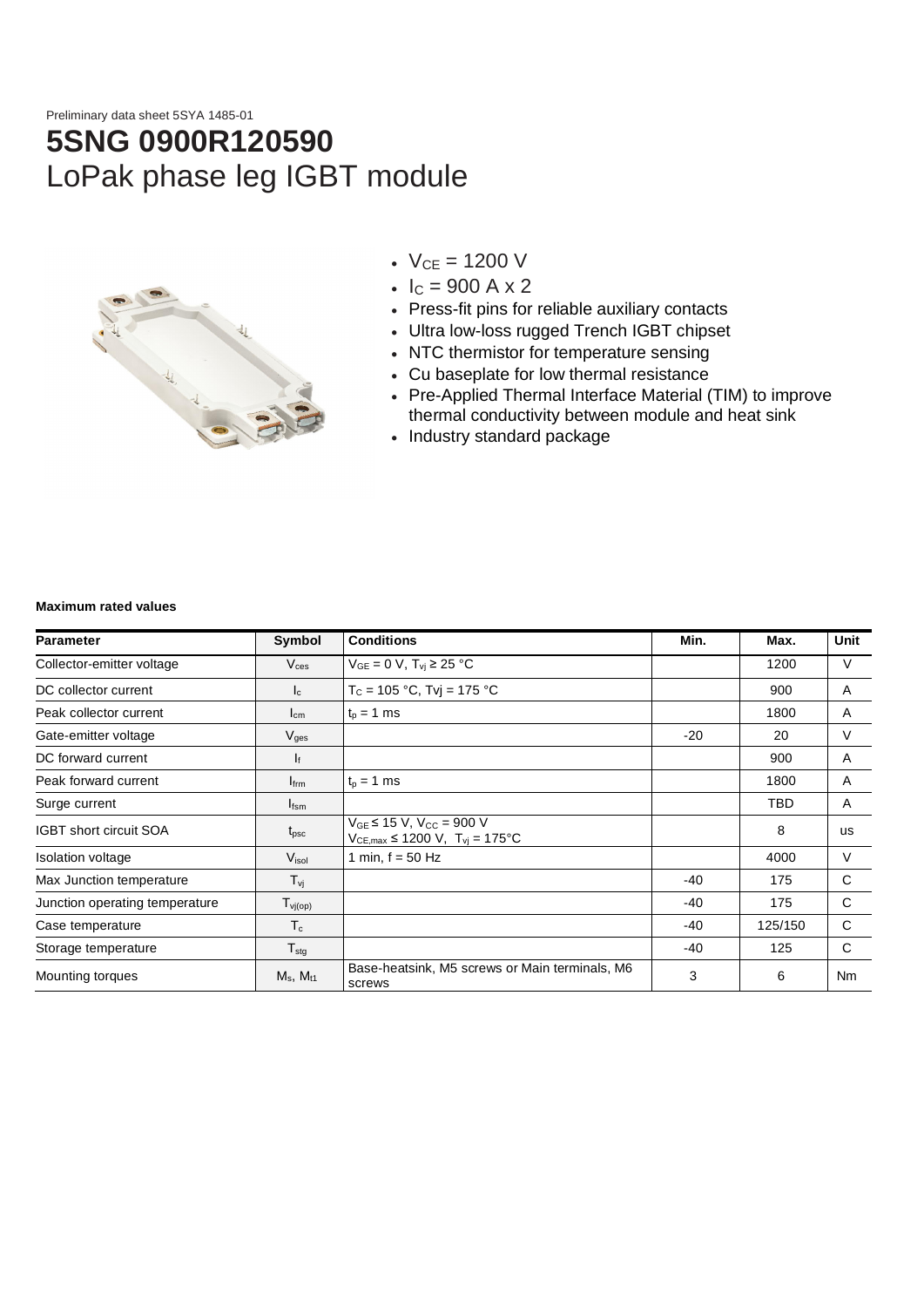## **IGBT characteristic values**

| <b>Parameter</b>                     | Symbol           | <b>Conditions</b>                                                                        | Min.                          | Typ.   | Max. | Unit       |        |
|--------------------------------------|------------------|------------------------------------------------------------------------------------------|-------------------------------|--------|------|------------|--------|
| Collector-emitter breakdown voltage  | $V_{(BR)CES}$    | $V_{GE} = 0 V, I_C = 5 mA$                                                               | $T_{vi} = 25$ °C              | 1200   |      |            | V      |
|                                      | $V_{CE\, sat}$   | $I_C = 900$ A, $V_{GE} = 15$ V                                                           | $T_{\text{vj}}=25 \text{ °C}$ |        | 1.55 |            | $\vee$ |
| Collector-emitter saturation voltage |                  |                                                                                          | $T_{vi} = 125 °C$             |        | 1.7  |            | V      |
|                                      |                  |                                                                                          | $T_{vi}=175$ °C               |        | 1.8  |            | $\vee$ |
|                                      |                  |                                                                                          | $T_{\text{vj}}=25 \text{ °C}$ |        |      | 0.1        | mA     |
| Collector cut-off current            | $I_{\text{CES}}$ | $V_{CE}$ = 1200 V, $V_{GE}$ = -15 V                                                      | $T_{vi} = 125 °C$             |        | 2.5  |            | mA     |
|                                      |                  |                                                                                          | $T_{vi} = 175 °C$             |        | 13   |            | mA     |
| Gate leakage current                 | $I_{\text{GES}}$ | $V_{CF} = 0 V$ , $V_{GF} = \pm 20 V$                                                     |                               | $-150$ |      | 150        | nA     |
| Gate-emitter threshold voltage       | $V_{GE(th)}$     | $I_c = 36$ mA, $V_{CE} = V_{GE}$                                                         | $T_{\text{vj}}=25$ °C         |        | 5.5  |            | $\vee$ |
| Gate charge                          | $Q_G$            |                                                                                          |                               |        |      | TBD        | uC     |
| Input capacitance                    | $C_{\text{ies}}$ |                                                                                          |                               |        |      | <b>TBD</b> | nF     |
| Internal gate resistance             | $R_{g,int}$      |                                                                                          |                               |        |      | 1.3        | Ohms   |
|                                      |                  |                                                                                          | $T_{\text{vj}}=25 \text{ °C}$ |        | 475  |            | ns     |
| Turn-on delay time                   | $t_{d(on)}$      |                                                                                          | $T_{vi} = 125 °C$             |        | 500  |            | ns     |
|                                      |                  | $I_C = 900$ A, $V_{CE} = 600$ V, $V_{GE} = \pm 15$ V,<br>$R_{\text{G,on}} = 0.51 \Omega$ | $T_{vi} = 175 °C$             |        | 550  |            | ns     |
| Rise time                            | $t_{r}$          |                                                                                          | $T_{\text{vj}}=25 \text{ °C}$ |        | 140  |            | ns     |
|                                      |                  |                                                                                          | $T_{vi} = 125 °C$             |        | 175  |            | ns     |
|                                      |                  |                                                                                          | $T_{vi} = 175 °C$             |        | 200  |            | ns     |
| Turn-off delay time                  | $t_{d(off)}$     |                                                                                          | $T_{vi} = 25 °C$              |        | 525  |            | ns     |
|                                      |                  |                                                                                          | $T_{vi} = 125 °C$             |        | 615  |            | ns     |
|                                      | $t_f$            | $I_C = 900$ A, $V_{CE} = 600$ V, $V_{GE} = \pm 15$ V,                                    | $T_{\text{vj}}$ =175 °C       |        | 650  |            | ns     |
| Fall time                            |                  | $R_{G,off} = 0.51 \Omega$                                                                | $T_{vi} = 25 °C$              |        | 140  |            | ns     |
|                                      |                  |                                                                                          | $T_{\text{vj}}$ =125 °C       |        | 170  |            | ns     |
|                                      |                  |                                                                                          | $T_{vi} = 175 °C$             |        | 180  |            | ns     |
|                                      |                  | $I_C = 900A$ , $V_{CE} = 600V$ ,                                                         | $T_{vi} = 25 °C$              |        | 152  |            | mJ     |
| Turn-on switching energy             | $E_{on}$         | $V_{GE} = \pm 15 V$ ,                                                                    | $T_{vi} = 125 °C$             |        | 235  |            | mJ     |
|                                      |                  | L <sub>s</sub> = 25 nH, R <sub>q, on</sub> = 0.51 Ω                                      | $T_{vi} = 175 °C$             |        | 273  |            | mJ     |
|                                      | $E_{\text{off}}$ |                                                                                          | $T_{\text{vj}}=25 \text{ °C}$ |        | 132  |            | mJ     |
| Turn-off switching energy            |                  | $I_C = 900$ A, $V_{CE} = 600$ V,<br>$V_{GE} = \pm 15$ V, L <sub>s</sub> = 25 nH          | $T_{\text{vj}}$ =125 °C       |        | 165  |            | mJ     |
|                                      |                  |                                                                                          | $T_{\text{vj}}$ =175 °C       |        | 186  |            | mJ     |
| Short circuit current                | $I_{SC}$         | $V_{GE} = 15 V,$<br>$V_{CC} = 900 V,$<br>$V_{CEM CHIP} \leq 1200 V$                      | $T_{\text{vi}}$ =175 °C       |        | 3500 |            | Α      |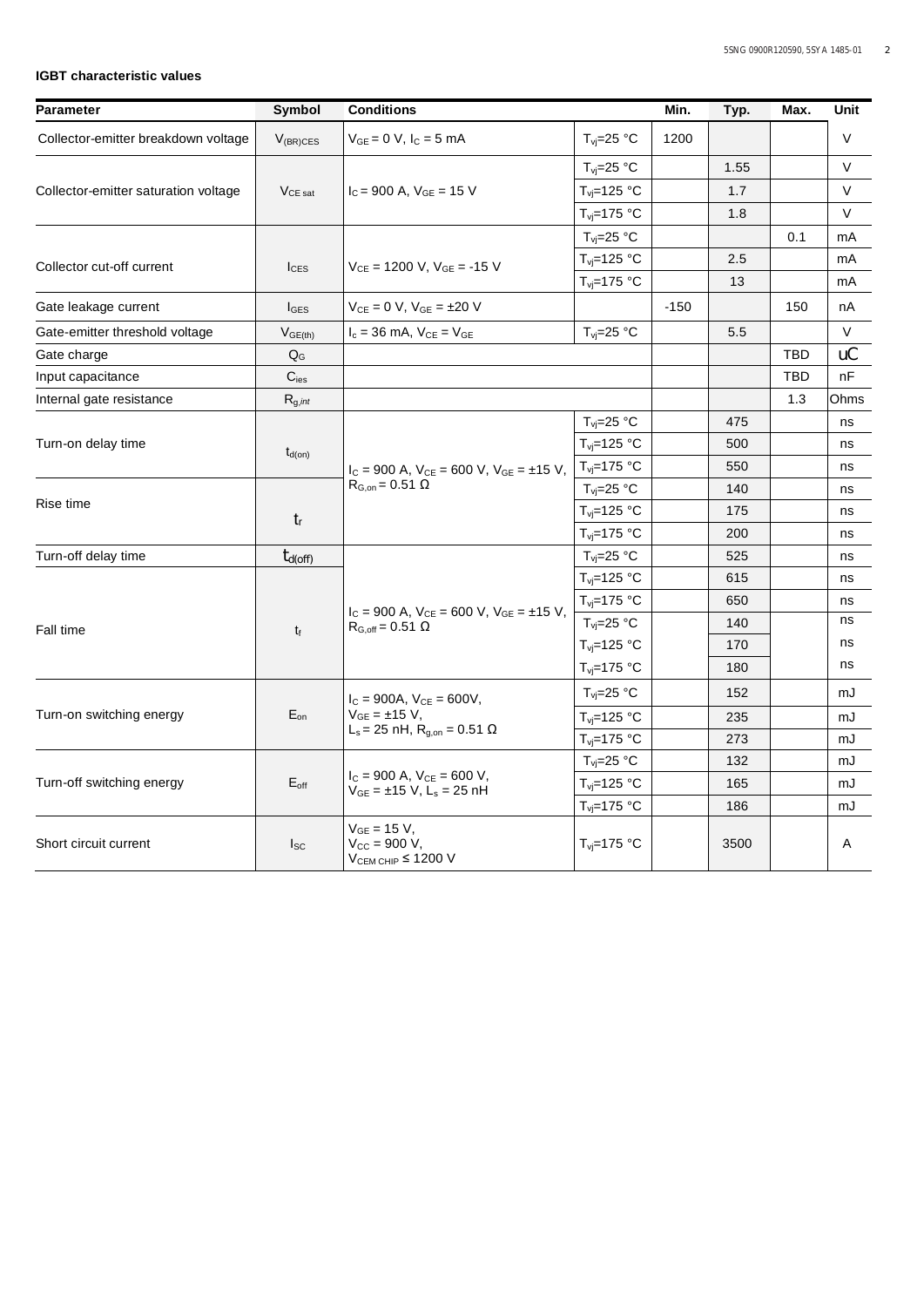#### **Diode characteristic values**

| <b>Parameter</b>              | Symbol    | <b>Conditions</b>                                                                                                                          |                                  | Min. | Typ. | Max. | <b>Unit</b>    |
|-------------------------------|-----------|--------------------------------------------------------------------------------------------------------------------------------------------|----------------------------------|------|------|------|----------------|
|                               |           |                                                                                                                                            | $T_{\text{vj}} = 25 \text{ °C}$  |      | 1.65 |      | $\vee$         |
| Forward voltage               | $V_F$     | $I_F = 900 A$                                                                                                                              | $T_{\rm{vj}} = 125 °C$           |      | 1.7  |      | $\vee$         |
|                               |           |                                                                                                                                            | $T_{\rm vj} = 175 °C$            |      | 1.8  |      | $\vee$         |
|                               |           |                                                                                                                                            | $T_{vi}$ = 25 °C                 |      | 493  |      | A              |
| Peak reverse recovery current | $I_{rm}$  |                                                                                                                                            | $T_{\rm vj} = 125 °C$            |      | 535  |      | $\overline{A}$ |
|                               |           |                                                                                                                                            | $T_{\rm vj} = 175 °C$            |      | 550  |      | A              |
|                               |           | $I_F = 900 A$<br>$V_{CE} = 600 V$<br>$V_{GE} = \pm 15$ V<br>$L_s = 25$ nH<br>$R_{\text{a,on}} = 0.51 \Omega$<br>$dl/dt = 3.9$ kA / $\mu s$ | $T_{vi}$ = 25 °C                 |      | 76   |      | <b>uC</b>      |
| Recovered charge              | $Q_{rr}$  |                                                                                                                                            | $T_{\rm vj} = 125 °C$            |      | 135  |      | <b>uC</b>      |
|                               |           |                                                                                                                                            | $T_{vi} = 175 °C$                |      | 190  |      | иC             |
|                               |           |                                                                                                                                            | $T_{\rm vj} = 25 \text{ °C}$     |      | 297  |      | ns             |
| Reverse recovery time         | $t_{rr}$  |                                                                                                                                            | $T_{vi}$ = 125 °C                |      | 553  |      | ns             |
|                               |           |                                                                                                                                            | $T_{\rm vj} = 175 °C$            |      | 680  |      | ns             |
| Reverse recovery energy       |           |                                                                                                                                            | $T_{vi}$ = 25 °C                 |      | 21   |      | mJ             |
|                               | $E_{rec}$ |                                                                                                                                            | $T_{vi}$ = 125 °C                |      | 47   |      | mJ             |
|                               |           |                                                                                                                                            | $T_{\text{vj}} = 175 \text{ °C}$ |      | 55   |      | mJ             |

# **NTC Thermistor**

| <b>Parameter</b> | <b>Symbol</b> | <b>Conditions</b>                                           | Min. | Typ.        | Max. | Unit   |
|------------------|---------------|-------------------------------------------------------------|------|-------------|------|--------|
| Rated resistance | $R_{25}$      | T <sub>≏</sub> =25 °C_                                      |      | $\mathbf b$ |      | K-ohms |
| R <sub>100</sub> | $R_{100}$     | $T_c = 100 °C$                                              | 468  |             | 517  | ohms   |
| B-value          | $B_{25/50}$   | $R_{25} = R_{25}$ exp $[B_{25/50}(1/T_2 - 1/(298.15K))]$    |      | 3375        |      |        |
| B-value          | $B_{25/100}$  | $R_{25} = R_{25}$ exp $[B_{25}/100(1/T_{2} - 1/(298.15K))]$ |      | 3433        |      |        |

## **Package properties**

| <b>Parameter</b>                             | Symbol                 | <b>Conditions</b>                     | Min.                 | Typ. | Max.  | <b>Unit</b> |
|----------------------------------------------|------------------------|---------------------------------------|----------------------|------|-------|-------------|
| IGBT thermal resistance junction to<br>case  | $R_{th(i-c)}$ IGBT     | per switch                            |                      |      | 0.043 | K/W         |
| Diode thermal resistance<br>junction to case | $R_{th(i-c)}$ DIODE    | per switch                            |                      |      | 0.095 | K/W         |
| IGBT thermal resistance case to<br>heatsink  | $R_{th(c-s)}$ IGBT     | IGBT per switch, I TIM = 5 W/m x K    |                      | 0.03 |       | K/W         |
| Diode thermal resistance case to<br>heatsink | $R_{th(c-s)}$ DIODE    | Diode per switch, $I$ TIM = 5 W/m x K |                      | 0.04 |       | K/W         |
| Comparative tracking index                   | <b>CTI</b>             |                                       |                      |      |       |             |
| Module stray inductance                      | $L\sigma$ CE           | per switch                            |                      | 20   |       | nH          |
|                                              |                        |                                       | $T_{\rm vj} = 25$ °C | 0.95 |       | m-<br>ohms  |
| Resistance, terminal-chip                    | RCC'+EE'<br>per switch |                                       | $T_{vi}$ = 125 °C    | 1.35 |       |             |
|                                              |                        |                                       | $T_{vi}$ = 175 °C    | 1.55 |       |             |

## **Mechanical properties**

| <b>Parameter</b>          | Symbol                | <b>Conditions</b>                             | Min.           | Typ.           | Max. | Unit |    |
|---------------------------|-----------------------|-----------------------------------------------|----------------|----------------|------|------|----|
| <b>Dimensions</b>         | $L \times W \times H$ | Typical                                       | 152 x 62 x 17  |                |      |      |    |
| Clearance distance in air |                       | According to IEC<br>60664-1<br>and EN 50124-1 | Term. to base: | 12.5           |      |      | mm |
|                           | $d_{a}$               |                                               | Term, to base: | 10             |      |      |    |
|                           |                       |                                               | Term, to base: | 14.5           |      |      |    |
| Surface creepage distance |                       |                                               | $d_s$          | Term, to base: | 13   |      |    |
| Mass                      | m                     |                                               |                |                | 350  |      |    |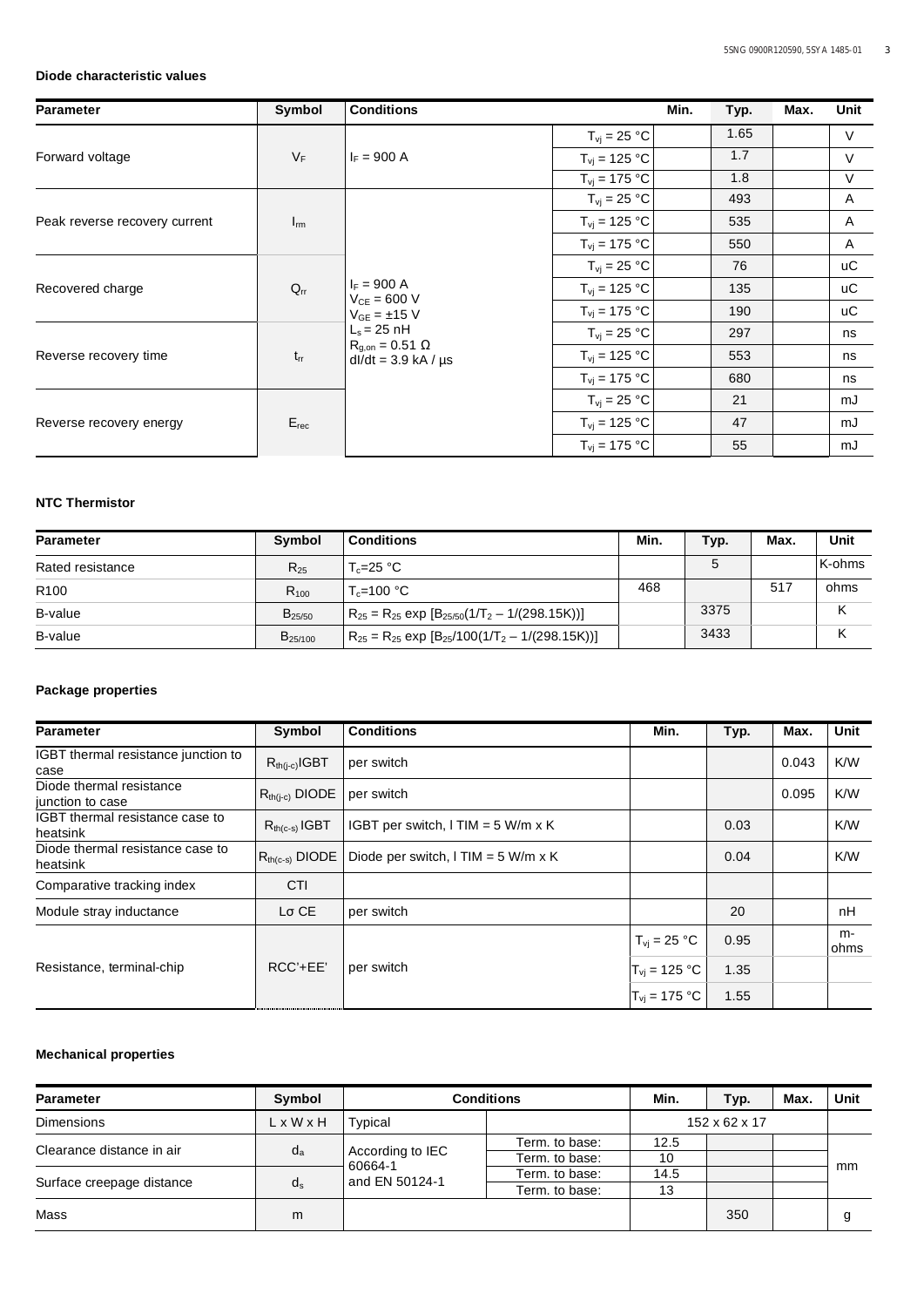## **Electrical configuration**



## **Outline drawing (mm)**



PCB drill hole pattern for press-fit



**Note:** For detailed mounting instructions refer to ABB Document No. 5SYA 2113.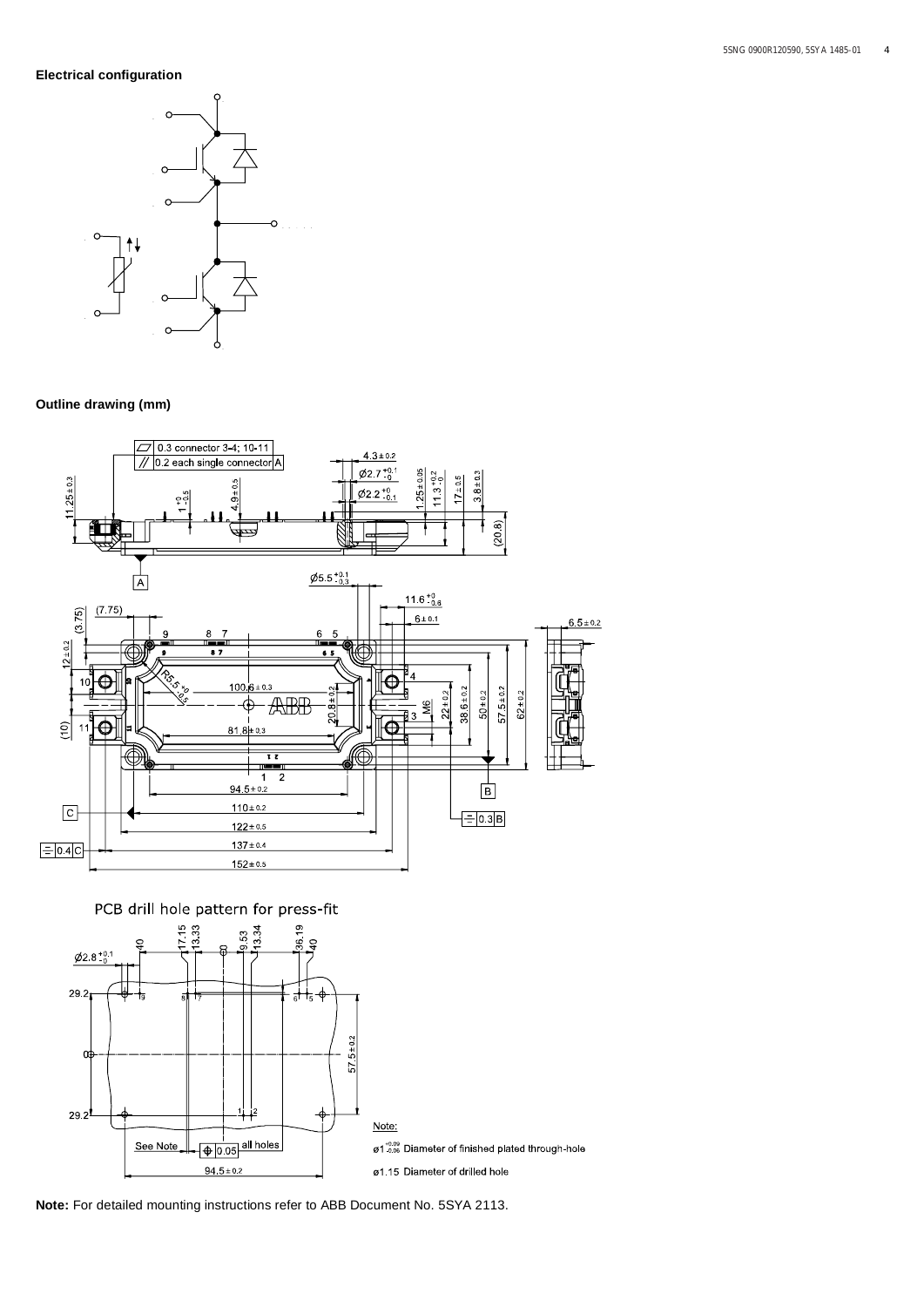Fig. 1 Typical on-state characteristics, chip level ever fig. 2 Typical transfer characteristics, chip level



Fig. 3 Typical switching energies per pulse, vs. switched current Fig. 4 Typical switching energies per pulse vs. gate resistor









Fig. 5 Turn-off safe operating area (RBSOA) Fig. 6 Typical diode forward characteristics, chip level